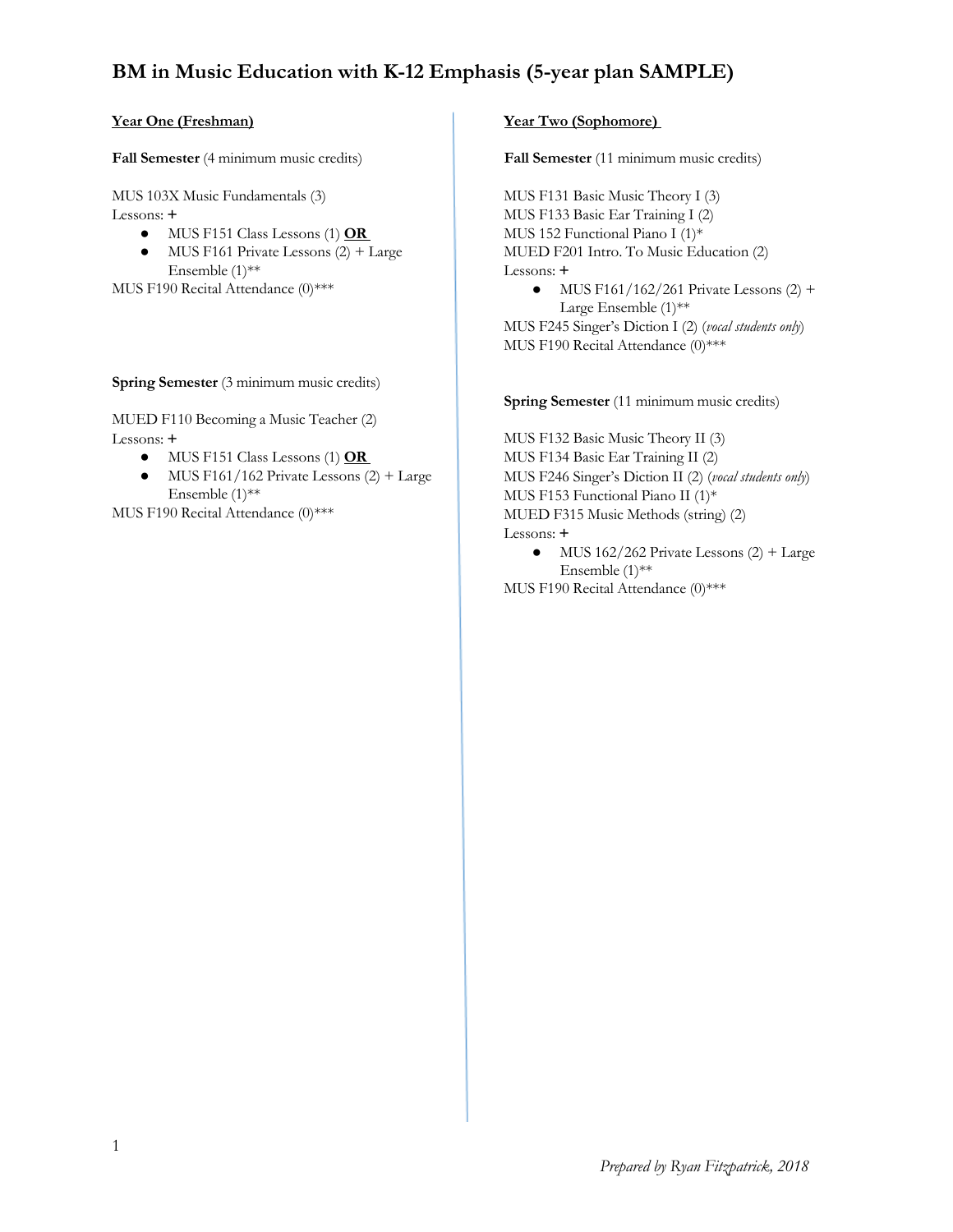## **BM in Music Education with K-12 Emphasis (5-year plan SAMPLE)**

### **Year Three (Junior)**

**Fall Semester** (12 minimum music credits)

MUS F221 History of Western Music I (3) MUS F231 Advanced Music Theory I (2) MUS F233 Advanced Ear Training I (1) MUS F154 Functional Piano III (1) Lessons: **+**

 $\bullet$  MUS F261/361 Private Lessons (2) + Large Ensemble (1)\*\*

MUED F315 Music Methods (brass) (2) MUS F190 Recital Attendance (0)\*\*\*

**Spring Semester** (12 minimum music credits)

MUS F222 History of Western Music II (3) MUS F232 Advanced Music Theory II (2) MUS F234 Advanced Ear Training II (1) MUS F155 Functional Piano IV (1) MUED F315 Music Methods (percussion) (2) Lessons: **+**

- $\bullet$  MUS F262 Private Lessons (2) + Large Ensemble (1)\*\* **OR**
- $\bullet$  MUS F361 Private Lessons (2) + Large Ensemble (1)\*\* **OR**
- $\bullet$  MUS F362 Private Lessons (4) + MUS F390 Junior Recital (0) + Large Ensemble (1)\*\*

MUS F190 Recital Attendance (0)\*\*\*

### **Year Four (Senior)**

**Fall Semester** (13 minimum music credits)

MUED F315 Music Methods (vocal) (2) MUED F315 Music Methods (woodwind) (2) Lessons: **+**

- $\bullet$  MUS F361 Private Lessons (2) + Large Ensemble (1)\*\*
- MUS F362 Private Lessons  $(4)$  + MUS F390 Junior Recital  $(0)$  + Large Ensemble  $(1)$ <sup>\*\*</sup>

MUS F351C Conducting  $(3)$  \* MUS F432 Orchestration and Arranging  $(3)$  \*

MUS F253 Piano Proficiency (0)\*

**Spring Semester** (12 minimum music credits)

MUED F315 Music Methods (percussion) (2) MUED F309 Elementary Music Methods (3) MUED F310 Practicum in Elementary (1) MUS F331 Form and Analysis (3) Lessons: **+**

- $\bullet$  MUS F361 Private Lessons (2) + Large Ensemble (1)\*\*
- MUS F362 Private Lessons  $(4)$  + MUS F390 Junior Recital  $(0)$  + Large Ensemble  $(1)$ \*\*